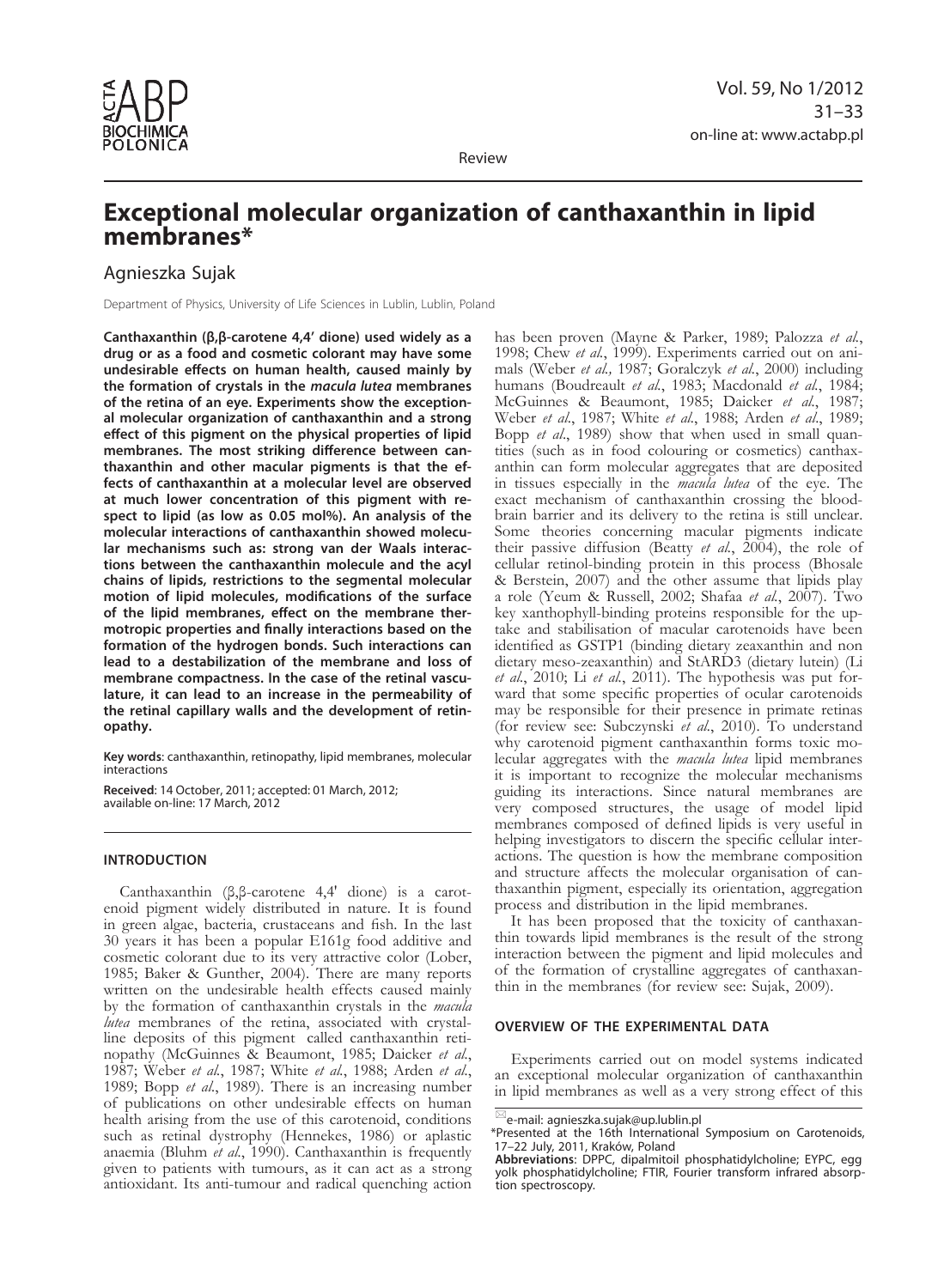carotenoid on the physical properties of the lipid membranes.

Interestingly, all the effects were observed at much lower concentrations of the pigment in the lipid phase (below 1 mol%; in some cases as low as 0.05 mol%) than those of other xanthophylls such as lutein or zeaxanthin (for review on other carotenoids see: Gruszecki & Strzałka, 2005). This can be the consequence of different structures of these macular carotenoids themselves (Bart & MacGillavry, 1968; Linden *et al.*, 2004). Apart from the functional keto-group in the ionone ring of canthaxanthin, the shape of the polyene chains in these xanthophylls differ to such an extent that this can affect their binding to the lipid membrane and the formation of molecular aggregates of xanthophyll molecules. The ends of the β-rings of canthaxanthin have dihedral angles of 43º, making it less probable that they will form a card-pack molecu- lar aggregate, and increasing the likelihood of the for- mation of different types of aggregates. It also yields the possibility of contact with one polar surface, as in the case of lutein. The orientation angle of canthaxanthe case of the lipid phase depend on the actual concentration of the pigment with respect to the lipid. The mean angle between the dipole transition moment and the axis normal to the plane of the DPPC membrane was determined as  $20^{\circ}$  at 0.5 mol%. This confirmed a vertical orientation of the axis connecting opposite keto-groups of this xanthophyll at the 4 and 4' posi- tions. The angle of 47º at 2 mol% of canthaxanthin was measured, which implies the possibility that can- thaxanthin incorporated into lipid membranes can be distributed in such a way that its small fraction can be oriented parallel to the plane of the lipid membrane. This indicated that canthaxanthin is similar to other macular pigment — lutein which parallel orientation has been proposed previously (Sujak *et al.*, 1999; Sujak *et al*., 2005; Sujak, 2009); for review on other carot- enoids see: Gruszecki, 2009.

Canthaxanthin toxicity towards the *macula lutea* lipid membranes can result from its very strong molecular interactions with the lipid molecules of different struc- tures. Several of them are listed below.

**1. Aggregation of canthaxanthin molecules in the lipid phase.** The process of forming canthaxanthin aggregates in the lipid phase can not be easily monitored with the use of  $\tilde{U}V-\tilde{V}$  is absorption as in the case of lutein and zeaxanthin (Sujak *et al.*, 2000; Sujak *et al.*, 2005). Aggregation is accompanied by a gradual decrease of the band representing the electronic transition between the ground energy level (1Ag<sup>-</sup>) and the Bu<sup>+</sup> state (main absorption maximum) and with its broadening (Sujak *et al.,* 2005) but not to such scale that it would clearly account for the formation of H-type aggregates; J-type aggregates are rarely observed. This shows that aggregate formation may differ from that for lutein and zeaxanthin (Sujak *et al.*, 2000).

**2. Strong van der Waals interactions between the polyene chain of canthaxanthin and the lipid chains.** Following series of diffraction, infra-red spectra and monolayer technique experiments it was concluded that canthaxanthin promotes the extended conformation of alkyl lipid chains (Sujak *et al*., 2005; Sujak *et al.,* 2007b). Experiments showed the increase in thickness of the hydrophobic core of DPPC oriented bilayers supplemented with canthaxanthin. The same effect was observed previously for lutein (Sujak *et al.*, 2002). The effect of removal of the *semi-plateau* from isotherms of compression of the DPPC monolayer

containing between 0.2 and 1 mol% of canthaxanthin was observed even at relatively low surface pressure indicating the process of ordering of the hydrocarbon lipid chains.

**3. Modifications of the lipid properties in the polar head zone***.* An analysis of the DPPC and EYPC small liposome size distribution profiles showed that canthaxanthin induces vesicle aggregation. Canthaxanthin caused the immobilization of the C-O-P-O-C and PO2 – groups (Sujak *et al*., 2005). 1H-NMR resonance experiments showed that canthaxanthin influenced the segmental molecular motion of DPPC lipid molecules both in the head-group region (the  $N^+(\overline{CH_3})$ <sub>3</sub> choline polar head-groups) and in the hydrophobic core of the bilayer (the CH<sub>2</sub> and CH<sub>3</sub> groups of the alkyl chains). The strongest immobilization of this part of the lipid molecules was observed at pigment concentrations be- tween 1 and 1.5 mol% (Sujak *et al*., 2005) which can be the indication of the existence of the pigment aggregation threshold for these concentrations.

**4. Changes in the thermotropic properties of lipid membranes***.* Like other macular xanthophylls, canthaxanthin changed the membrane thermotropic properties, but compared to lutein and zeaxanthin, the effect was much stronger (Castelli *et al.*, 1999). The 50% decrease in the maximal value of the membrane molar heat capacity of DPPC multilammellar vesicles required 1–2 mol% of lutein or zeaxanthin, while only 0.5 mol% of canthaxanthin produced the same effect (Sujak *et al.*, 2007a). The strongest influence of canthaxanthin on the main transition and pre-transi- tion phases was observed on phosphocholines with the thinnest hydrophobic region. The observed disap-<br>pearance of the pre-transition peak indicated fluidisa-<br>tion of the  $L_b$ <sup>p</sup>hase, as reported previously for other xanthophylls (Kolev & Kafalieva 1986; Kostecka-Gugala *et al.*, 2003). The effect of canthaxanthin was almost negligible in the case of lipids lacking the es- ter carbonyl groups. The shift of the main transition peak position towards higher temperatures (~3ºC at 0.1 mol% of canthaxanthin) and narrowing of the pre-transition component, especially for canthaxanthin concentrations as low as 0.05 mol% were registered which additionally accounted for the ordering effect of canthaxanthin on the lipid acyl chains. Based on Gaussian component analysis of the registered calorimetric signals, for all the kinds of lipids, formation of new thermotropic phases was observed (Sujak, *et al.*, 2007a).

**5. Interactions with the mediation of hydrogen bonds***.* It was shown that the behaviour of canthaxanthin strongly depends on the ability of the pigment molecules to form hydrogen bonds with the mediation of the canthaxanthin keto-groups located at the 4 and 4' positions either directly or indirectly *via* water molecules (Sujak *et al.,* 2005).

The analysis of the FTIR spectrum of DPPC membranes containing 2 mol% of canthaxanthin confirmed that these bonds can be created directly with the lipid ester carbonyl group or indirectly *via* water bridges using the keto-groups of canthaxanthin (Sujak *et al*., 2005). Additionally, the experiments show that the hydrophobic polyene of a carotenoid is able to carry water molecules bound by weak hydrogen bonds in which the water oxygen atom acts as a proton acceptor. It is also possible that water molecules can be bound to the polyene chain by weak hydrogen bonds with the π-conjugated doublebond system (Kupisz *et al.*, 2008). This last mechanism may have a crucial significance in the formation of the